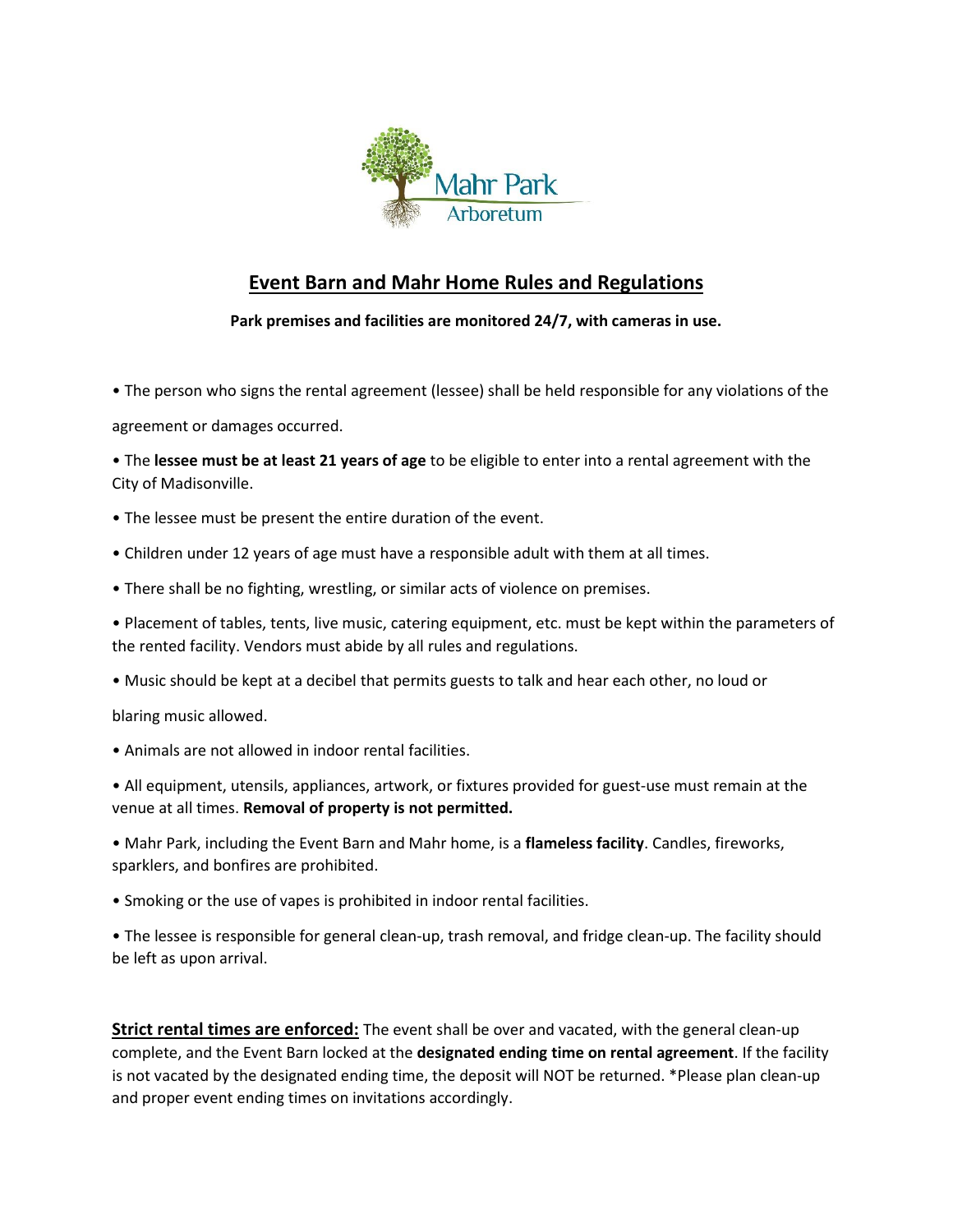• If extensive clean-up is required by park staff, the refundable damage deposit will not be returned. If the cost of clean-up exceeds the amount of the deposit, the lessee will additionally be responsible for that amount.

• **The lessee is prohibited from attaching anything to the walls, ceilings, tables, chairs, or floors.**

- The lessee is prohibited from removing anything from the walls.
- Confetti, glitter, rice, birdseed, etc. are prohibited.
- No chalk, paint, or vehicles are permitted on the concrete patios.
- Appropriate staff and the Park Director are allowed to be present at any event.

• Mahr Park staff may photograph your event for promotional purposes. The lessee and/or anyone associated with the event will not be compensated.

• The City of Madisonville is not responsible for the loss or damage of personal property or injury

resulting from violations of rental agreement.

• The City of Madisonville retains the right to deny use of premises to any group or lessee that has

previously violated the terms of any lease agreement with the City of Madisonville.

• **COURTSEY PROTOCOL:** The City of Madisonville reserves the right to request any person or

group of people acting unruly and contrary to the rental regulations to leave the premises.

Assistance from law enforcement agencies may be required if this request is not met

immediately.

## **Alcohol:**

• If **selling** alcohol at a **civic** event, you must have a 1-day temporary license from the A.B.C. Administration and have a designated person (over 21 years of age) overseeing and in the bar area at all times.

o **Weddings:** A wedding is not considered a civic event in the state of Kentucky; therefore, an individual/business cannot sell alcohol at Mahr Park Arboretum's facilities. However, serving is permitted.

• If **serving** alcohol there must be a designated person (over 21 years of age) overseeing and in bar at all times.

- No one under the age of 21 years of age can be served, nor anyone who is overly-intoxicated.
- Alcohol is **ONLY ALLOWED** at the Mahr Home, Event Barn A, and Event Barn B.
- Law enforcement officers and the A.B.C Administrator have the right to enter rental premises at any

time to ensure compliance with all applicable laws.